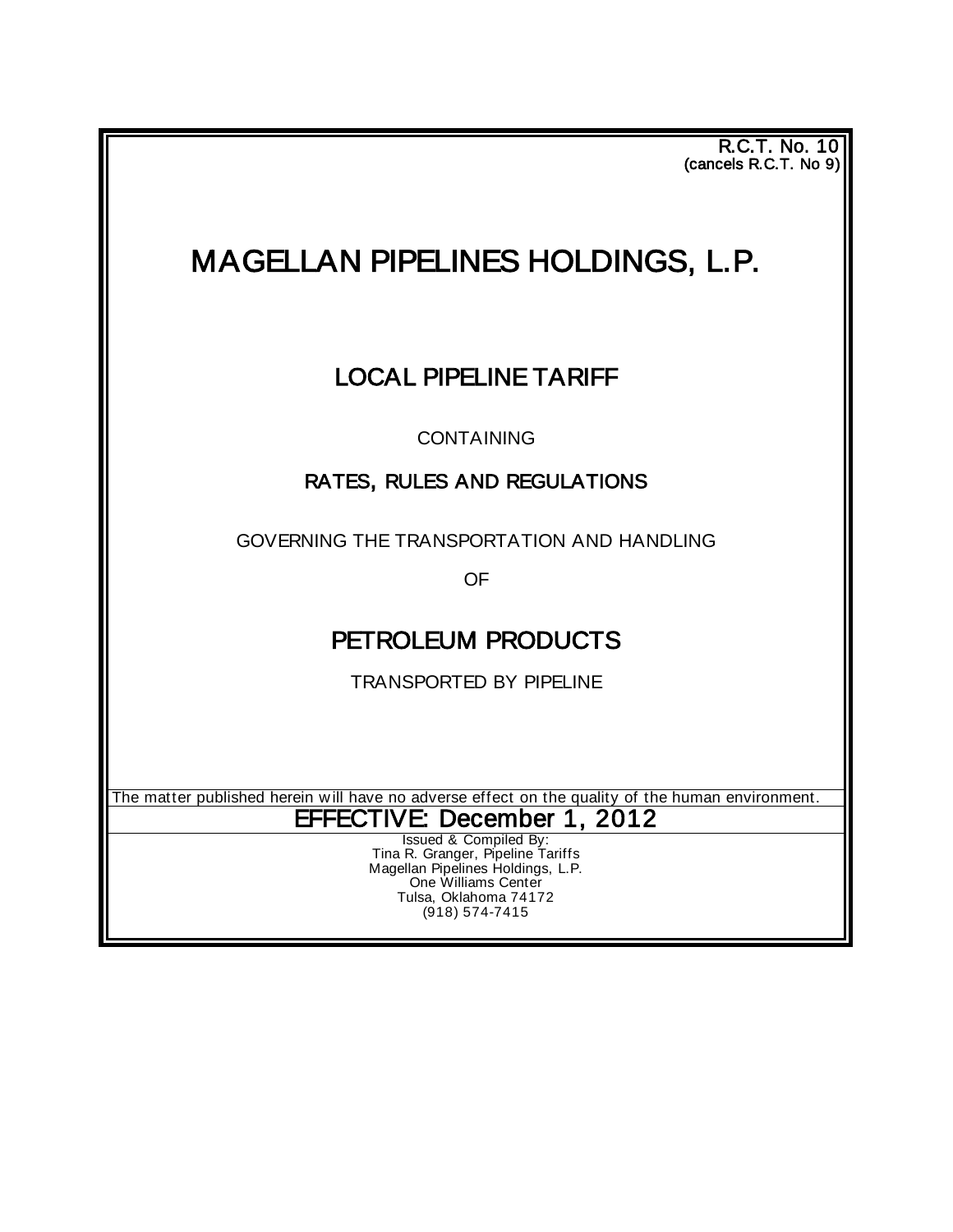#### **DEFINITIONS**

#### ITEM 10 –DEFINITIONS

"ATLAS" means Automated Transportation Logistics Activity System. ATLAS is a computerized information system to which all Shippers have access upon request. ATLAS enables Shippers to nominate and release product and to monitor and coordinate the movement of Petroleum Products while on Carrier's system.

"Barrel" means forty-two (42) United States gallons at sixty (60) degrees Fahrenheit.

"Carrier" means and refers to Magellan Pipelines Holdings, L.P.

"Consignee" means and refers to the party having ownership of Petroleum Product transferred to them.

"Consignor" means the party, which tendered Petroleum Products to Carrier.

"Destination" means the facility of Carrier at which Carrier delivers Petroleum Products out of Carrier's pipeline not owned by MPH to which Petroleum Products are delivered from Carrier's pipeline.

"Inventory Owner" means and refers to the party, either Shipper or Consignee, holding title to Petroleum Product(s) in Carrier's system.

"Origin" means the facility of Carrier at which Carrier receives Petroleum Products into Carrier's pipeline.

"Petroleum Products" means the commodities more specifically defined in Item 20 and meeting the specifications referenced in Item 25.

"Shipment Request" represents a commitment by an established Shipper to receive Petroleum Product from an Origin point into the Carrier's system.

"Shipper" means the party who contracts with the Carrier for transportation of Petroleum Products pursuant to the terms of this tariff.

"Tender" means an offer by a Shipper to a Carrier of a stated quantity of Petroleum Products from a specified Origin to a specified Destination pursuant to the terms of this tariff.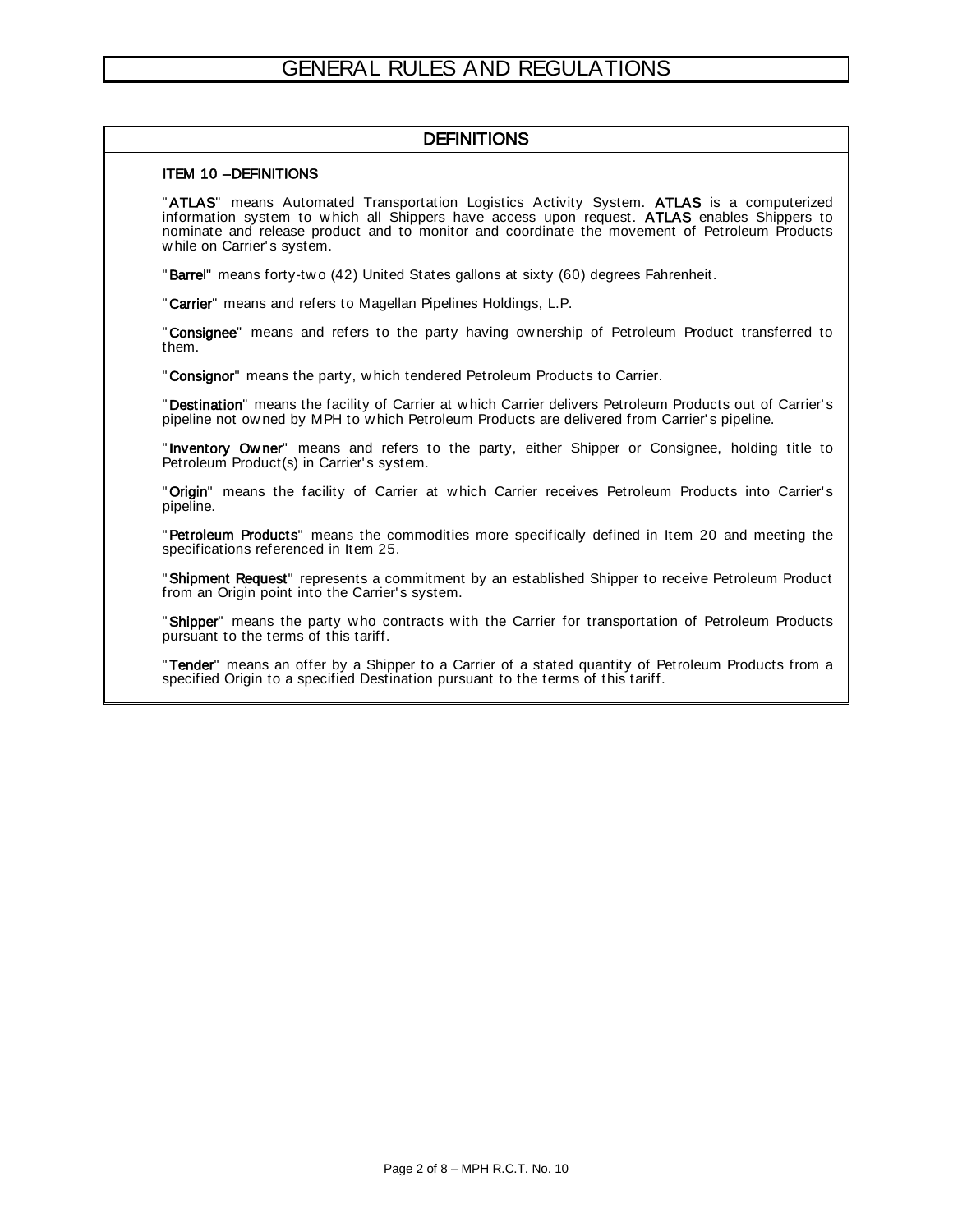#### COMMODITY DESCRIPTION AND MEASUREMENT

#### ITEM 20 - PETROLEUM PRODUCTS DEFINED

Where the term Petroleum Products is used, the same refers to:

Jet Fuels – Commercial

#### ITEM 25 - PRODUCTS ACCEPTANCE SPECIFICATIONS

Petroleum Products shall be accepted for transportation only w hen such Petroleum Products meet all required specifications as uniformly established by Carrier. All of the required specifications for Petroleum Products shall be issued from time to time in the manner and to the extent appropriate to facilitate the efficient and economical use and operation of the Carrier's facilities and to reasonably accommodate Shipper's needs for transportation.

#### ITEM 30 - VOLUME CORRECTIONS AND TENDER DEDUCTIONS

**SECTION A.** In measuring the quantity of Petroleum Products received and delivered, correction shall be made from volume at actual or observed temperature to volume at sixty (60) degrees Fahrenheit.

**SECTION B:** The following pipeline loss allow ance options will be used for the Items referenced herein.

Option 1 A tender deduction of one-tw entieth (1/20) of one percent (1%) by volume will be made on the quantity of Petroleum Products accepted for transportation under Item No. 195 of this tariff.

[C] Option 2 Petroleum Products quantities transported under Item No. 200 of this tariff, w ill be adjusted to allow for inherent losses, including but not limited to shrinkage, evaporation, interface losses and other losses. Shipper shall bear actual loss allow ance. The pipeline loss adjustment w ill be made on the basis of total quantities transported.

#### PRESHIPMENT REQUIREMENTS AND PROCEDURES

#### ITEM 35 – COMMODITY

Carrier is engaged in the transportation of Petroleum Products specified and described in Item 20 and therefore will not accept any other commodities for transportation. No Petroleum Products will be received for transportation except good merchantable Petroleum Products of substantially the same kind and quality as that being currently transported through the same facilities for other Shippers. Consignor and Shipper w arrant to Carrier that any Petroleum Products tendered to Carrier conform w ith the specifications for such Petroleum Products and are merchantable. Petroleum Products of substantially different grade or quality will be transported only in such quantities and upon such terms and conditions as Carrier and Shipper may agree.

#### ITEM 40 - TESTING AND MEASURING

Petroleum Products shall be tested and measured by the Carrier or its authorized agent prior to acceptance w ith test facilities to be furnished by Shipper.

#### ITEM 45 - SCHEDULING OF SHIPMENTS

Petroleum Products shall be accepted for transportation at such time as Petroleum Products of the same specifications are currently being transported from Origin to Destination. Shipper will communicate w ith Carrier's designated scheduler the delivery timing and desired batch size. If a schedule of shipments and consignments is not timely submitted, Carrier will handle in a manner to facilitate the efficient, economic use and operation of the Carrier's facilities and to reasonably accommodate Consignor's needs for transportation of product.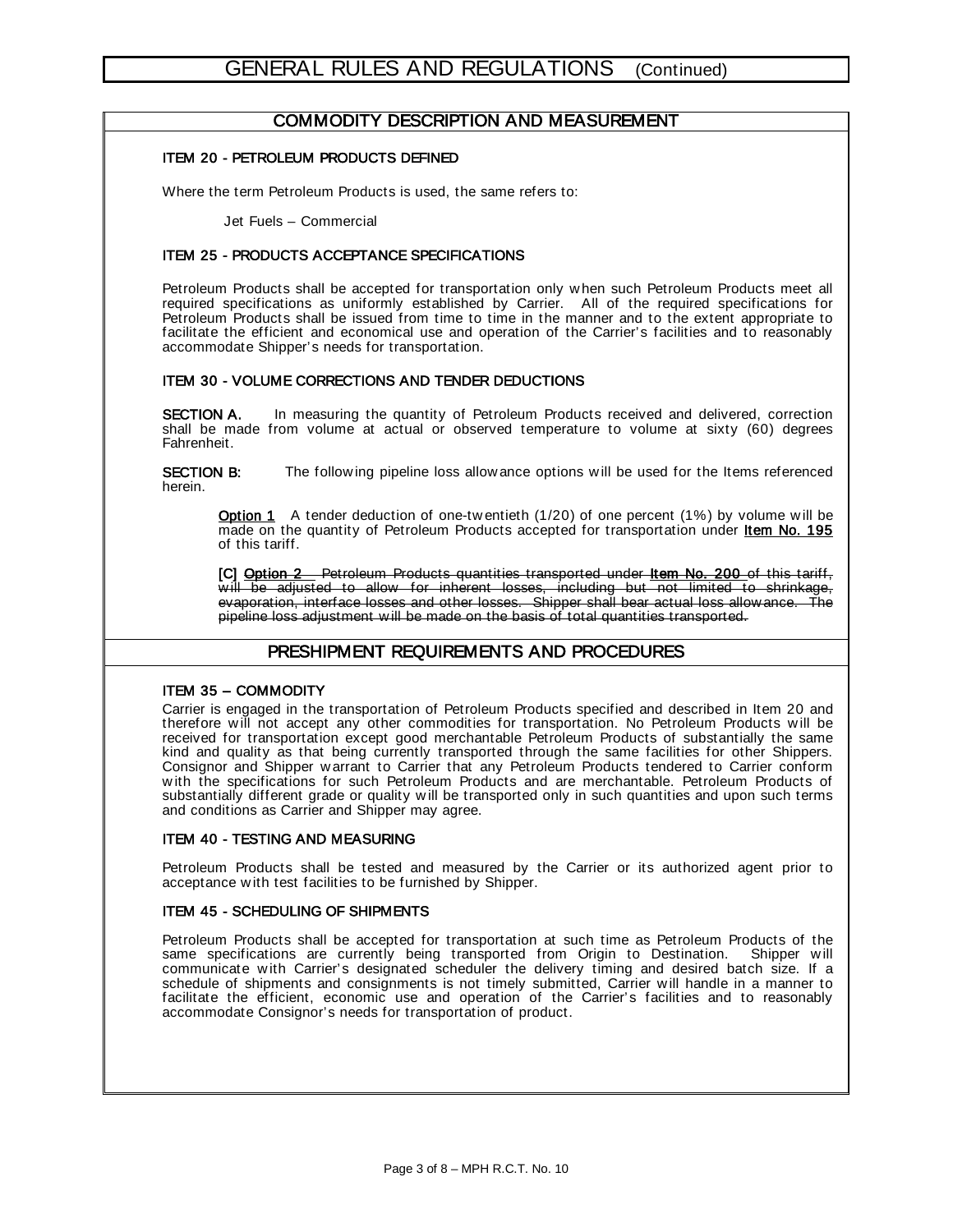#### PRESHIPMENT REQUIREMENTS AND PROCEDURES (Continued)

#### ITEM 60 - ACCEPTANCE FREE FROM LIENS AND CHARGES

The Carrier shall have the right to reject any Petroleum Products w hen tendered for shipment w hich may be involved in litigation, the title of w hich may be in dispute, or w hich may be encumbered by lien or charge of any kind. Further, Carrier w ill require Shipper' s proof of perfect and unencumbered title or a satisfactory indemnity bond.

#### ITEM 65 – CORROSION INHIBITORS

Consignor may be required to inject oil-soluble corrosion inhibitor, approved by Carrier, in the Petroleum Products to be transported.

#### ITEM 70 – FACILITIES REQUIRED AT ORIGIN AND DESTINATION

SECTION A. The Carrier will not provide storage facilities at point of Origin or storage or loading facilities at Destination. Petroleum Products w ill be accepted for transportation only w hen Consignor has provided equipment and facilities satisfactory to the Carrier and w hen Consignor or Consignee has ascertained from the Carrier or has furnished evidence satisfactory to the Carrier that there are adequate facilities at Destination, w hich are available for receipt of the shipment as it arrives w ithout delay.

SECTION B. In the event Consignor or Consignee fails to provide adequate facilities at the Destination for receipt as provided in Section A hereof, Carrier shall have the right, on 24 hours notice, to make whatever arrangements for disposition as are deemed appropriate to clear the Carrier's facilities, including the right of private sale for the best price reasonably obtainable. The Carrier may be a purchaser at such sale. Out of the proceeds of said sale, the Carrier shall pay itself all transportation and other applicable law ful charges and necessary expenses of the sale and the expense of caring for and maintaining the Petroleum Products until disposed of and the balance shall be held for w hosoever may be law fully entitled thereto.

#### ITEM 75 – PAYMENT OF TRANSPORTATION AND OTHER CHARGES

The transportation and all other applicable law ful charges accruing on Petroleum Products accepted for transportation shall be paid before release of Petroleum Products from the custody of Carrier. If required, all such applicable charges shall be prepaid at point of Origin. Petroleum Products accepted for transportation shall be subject to a lien for all applicable current and antecedent law ful charges.

If such charges are not paid within thirty (30) days of the due date stated on the invoice, Carrier shall have the right to assess finance charges on the entire past due balance (including principal and accumulated but unpaid finance charges) until paid in full at the rate equal to one and one-half percent (1.5%) per month for each month or portion thereof, or the maximum finance charge rate allow ed by law , w hichever is less.

If the Petroleum Products remain in Carrier' s custody more than thirty (30) days after the notice of receipt by Carrier, Carrier shall have the right to sell the Petroleum Products at a public or private sale in a commercially reasonable manner to collect such charges.

Carrier reserves the right to set-off any such charges against any monies ow ed to Shipper by Carrier or any Petroleum Products of Shipper in Carrier' s custody.

#### ITEM 80 - TAX REGISTRATION

Consignors and Consignees shall be required to provide proof of registration with or tax exemption from the appropriate Federal and/or State tax authorities related to the collection and payment of fuels excise tax or other similar taxes, levies, or assessments. Failure of the Consignor and Consignee to do so shall not relieve the Consignor or Consignee from the obligation to pay any such tax, levy, or assessment. Any tax, levy, assessment, or other charge imposed by such authority against Carrier as the result of such failure shall be collected by Carrier under the provisions of Item 75.

#### ITEM 90 – PIPEAGE CONTRACTS REQUIRED

Separate pipeage contracts in accordance with this tariff and these regulations covering further details may be required of a Shipper before any duty to transport shall arise.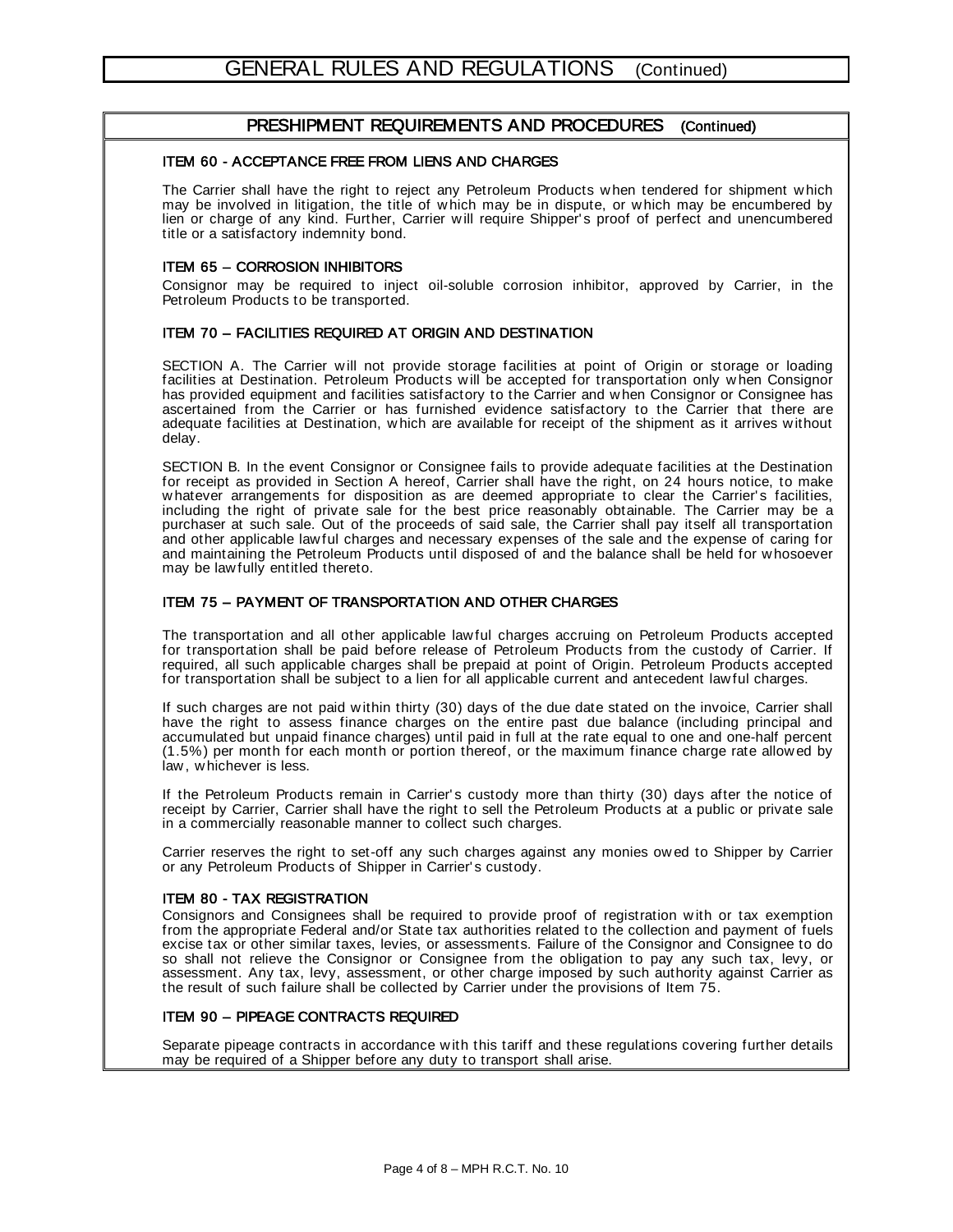#### TRANSPORTATION SERVICES AND RELATED REQUIREMENTS

#### ITEM 125 - IDENTITY OF SHIPMENT

Because it is impracticable to maintain the identity of each shipment or consignment of Petroleum Products, substitution of barrelage, but not substitution of one kind of Petroleum Product for another by Carrier, shall be permitted.

#### SPECIAL AND ANCILLARY SERVICES AND RELATED REQUIREMENTS

#### ITEM 150 - FILTRATION AND SPECIAL TESTING SERVICE

The following filtration and special testing service options will be used for the Items referenced herein.

Option 1: Transportation movements pursuant to Item 195, Carrier shall provide required filtration and special testing of Petroleum Products to guarantee a minimum of impurities for a charge as set forth below :

Commercial Jet Fuel Filtration

Removal of particular matter, free w ater and surfactants............. [I] 6¢/BBL Commercial Jet Fuel Testing

Testing to ensure the integrity of the jet fuel being shipped. \$1000/batch received at origin.

[C] Option 2: Transportation movements pursuant to Item 200, Carrier will not provide filtration or special testing services. Upon shipper request, any filtration and/or special testing services shall be charged to shipper based on actual cost.

#### ITEM 170 - CHARGES FOR SPILL COMPENSATION ACTS AND REGULATIONS

In addition to the transportation charges and all other charges accruing on Petroleum Products accepted for transportation, a per Barrel charge w ill be assessed and collected in the amount of any tax, fee, or other charge levied against the Carrier in connection with such Petroleum Products pursuant to any Federal, State, or Local act or regulation w hich levies a tax, fee, or other charge on the receipt, delivery, transfer, or transportation of such Petroleum Products w ithin their jurisdiction for the purpose of creating a fund for the prevention, containment, clean up, and/or removal of spills and/or reimbursement of persons sustaining such costs or losses therefrom.

#### ITEM 175 - COMMUNICATION FACILITIES

Shippers may use the Message Facility of Carrier's "ATLAS" system to conduct pipeline business only. All messages are subject to audit. Use of the Carrier's "ATLAS" system for any purpose other than to conduct pipeline business w ill cause Shipper' s privilege of use to be suspended for tw elve (12) months. Carrier w ill not be liable for nondelivery of messages or for errors or delays in transmission or interruption of such service.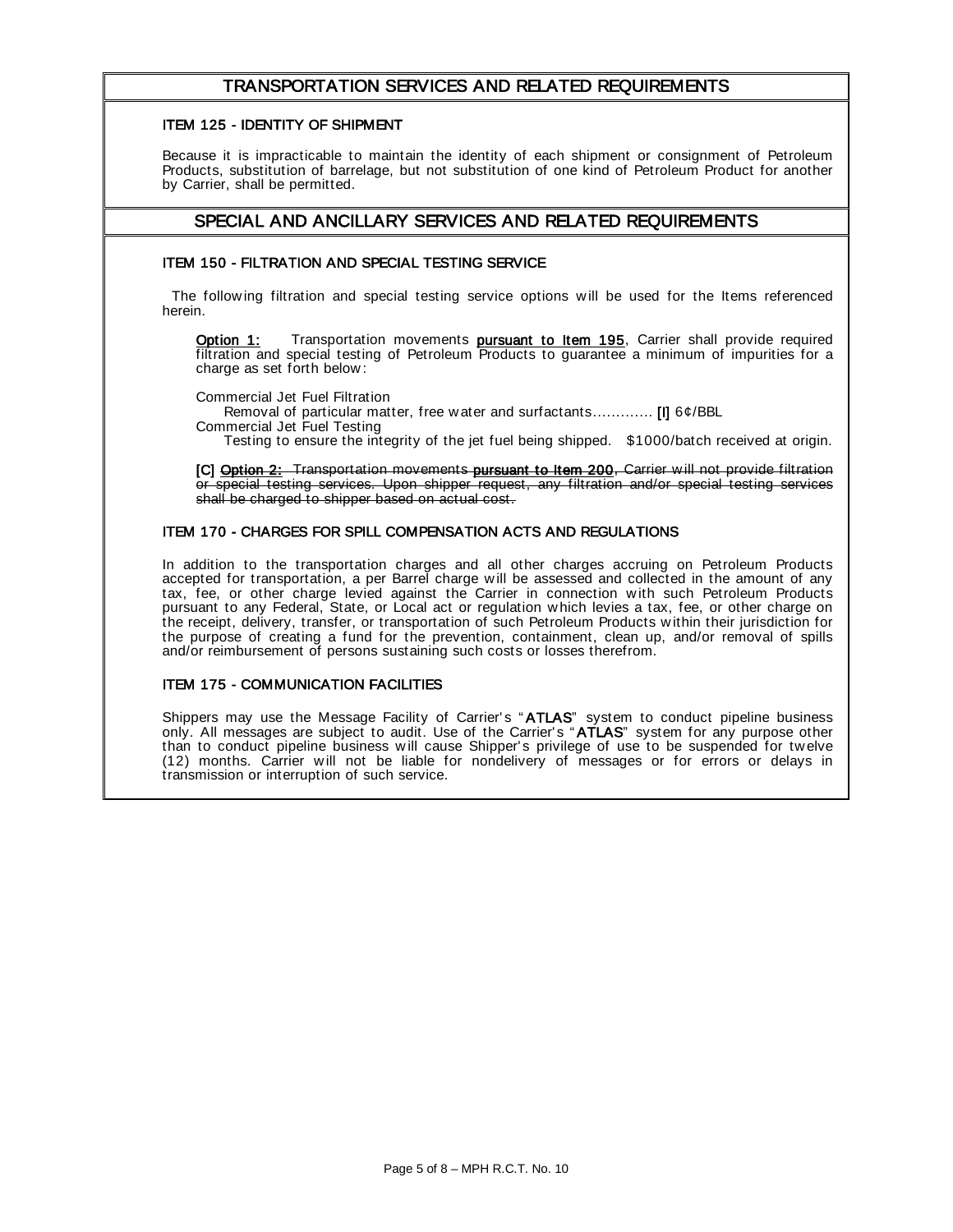#### LIABILITY AND CLAIM SETTLEMENT

#### ITEM 180 -DUTY OF CARRIER

The Carrier shall transport and deliver into facilities at Destination, w ith reasonable diligence, the quantity of Petroleum Product accepted for transportation, less the appropriate tender deduction.

In the event of non-delivery due to interface cuts or other operating losses in excess of the tender deduction, the Carrier shall have the right to satisfy any claim by product replacement or cash payment.

#### ITEM 185 - LIABILITY

The Carrier shall not be liable for any delay in transportation or terminaling services or loss of Petroleum Products caused by acts of God; storm, flood, extreme weather, fire, explosion; war, invasion, hostilities, rebellion, terrorism, insurrections, riots; strikes, picketing or other labor stoppages, whether of Carrier's employees or otherwise; electrical or electronic failure or malfunction; communications failure or malfunction; computer hardware and/or software failure, malfunction; breakage or accident to machinery or equipment; proration; temporary restraining orders, injunctions or compliance orders issued by courts or governmental agencies; seizure or destruction under quarantine or customs regulations, or confiscation by order of any government or public authority, or risks of contraband or illegal transportation or trade; or any cause not due to fault or negligence of Carrier. In the event of such loss, each owner shall bear the loss in the same proportion as its share of the total quantity of the kind of product involved in the loss in the custody of the Carrier at the time of such loss. Each Shipper or Consignee shall be entitled to receive only so much of its share remaining after its due proportion of the loss is deducted. The Carrier shall compute the quantities of loss and shall prepare and submit a statement to the Shippers of Consignees showing the apportionment of the loss among the Shippers or Consignees involved.

Carrier will transport and deliver Petroleum Products with reasonable diligence and dispatch, but will not be liable for delays in transportation of Petroleum Products to a particular market.

The Carrier shall not be liable for discoloration, contamination or deterioration of Petroleum Products transported unless such discoloration, contamination or deterioration results from the negligence of the Carrier. In the event of such damage, each Shipper's or Consignee's share of the damaged Petroleum Product shall be in the same proportion as its share of the total quantity of shipments involved and each such Shipper or Consignee shall be allocated only its proportionate share of damaged Petroleum Product.

Inventory Owner shall protect, indemnify, defend and hold Carrier, its parent and affiliates harmless from and against all claims, losses, suits, liability, fines, penalties and expenses (including reasonable attorneys' fees and expenses) of any kind or character arising from or related to (1) negligent or willful acts or omissions on the part of Inventory Owner, its employees, agents or contractors (including, but not limited to, any contractors transporting products(s) to or from any location on Carrier's system), or (2) liability arising from the chemical characteristics of product(s), except to the extent such liability arises from Carrier's negligence.

Product(s) in this Item refers to any individual product, as defined in this Tariff (in Item 20 – Petroleum Products Defined), or any combination thereof, whether achieved via in-line (automated) or splash (manual) blending.

In no event shall Carrier be liable to any Shipper or Inventory Owner for any losses or damages, including special, punitive, exemplary, consequential, incidental or indirect losses or damages howsoever caused, (including but not limited to loss of revenue, loss of profits or present or future opportunities) whether or not foreseeable, and irrespective of the theory or cause of action upon which such damages might be based, except for such actual losses or damages sustained as a result of, and to the extent of, Carrier's negligence.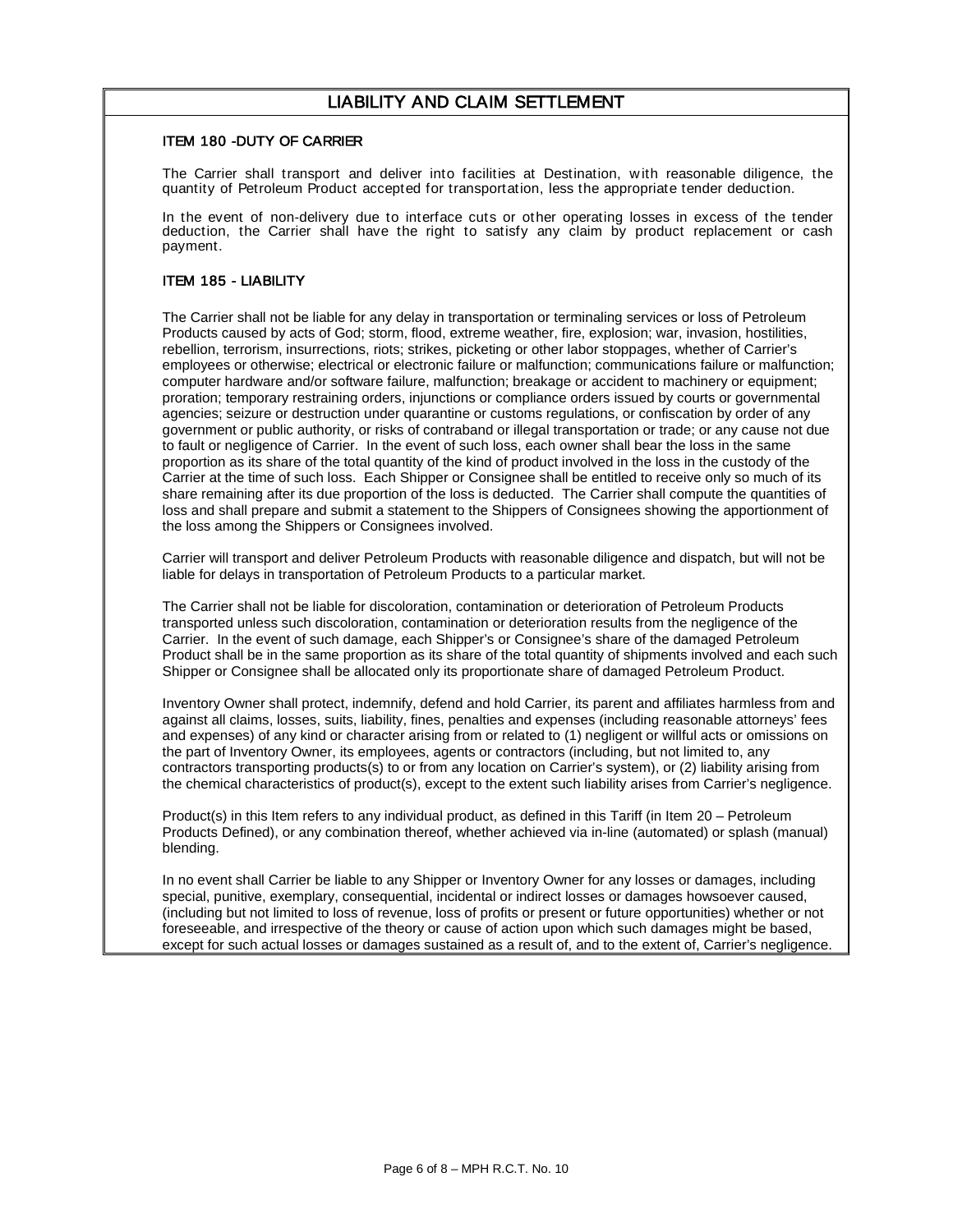#### LIABILITY AND CLAIM SETTLEMENT (Continued)

#### ITEM 190 - CLAIMS: TIME FOR FILING

Claim for any delay, damage to, or loss of Petroleum Products must be made in w riting to the Carrier w ithin nine (9) months after delivery from the Carrier' s facilities of the shipment involved at the Destination to which such shipment was consigned, or in case of failure by Carrier to deliver, then w ithin nine (9) months after the date upon w hich delivery w ould have reasonably been completed by Carrier. Such w ritten claim, as aforesaid, shall be a condition precedent to any suit.

Suit for any delay, damage to, or loss of Petroleum Products shall be instituted within two (2) years and one (1) day after notice in w riting is given by the Carrier to the claimant that the Carrier has disallow ed the claim or any part thereof specified in the notice.

Claims or suits for delay, damage to, or loss of Petroleum Products not filed or instituted in accordance with the foregoing provisions will not be paid, and Carrier will not be liable.